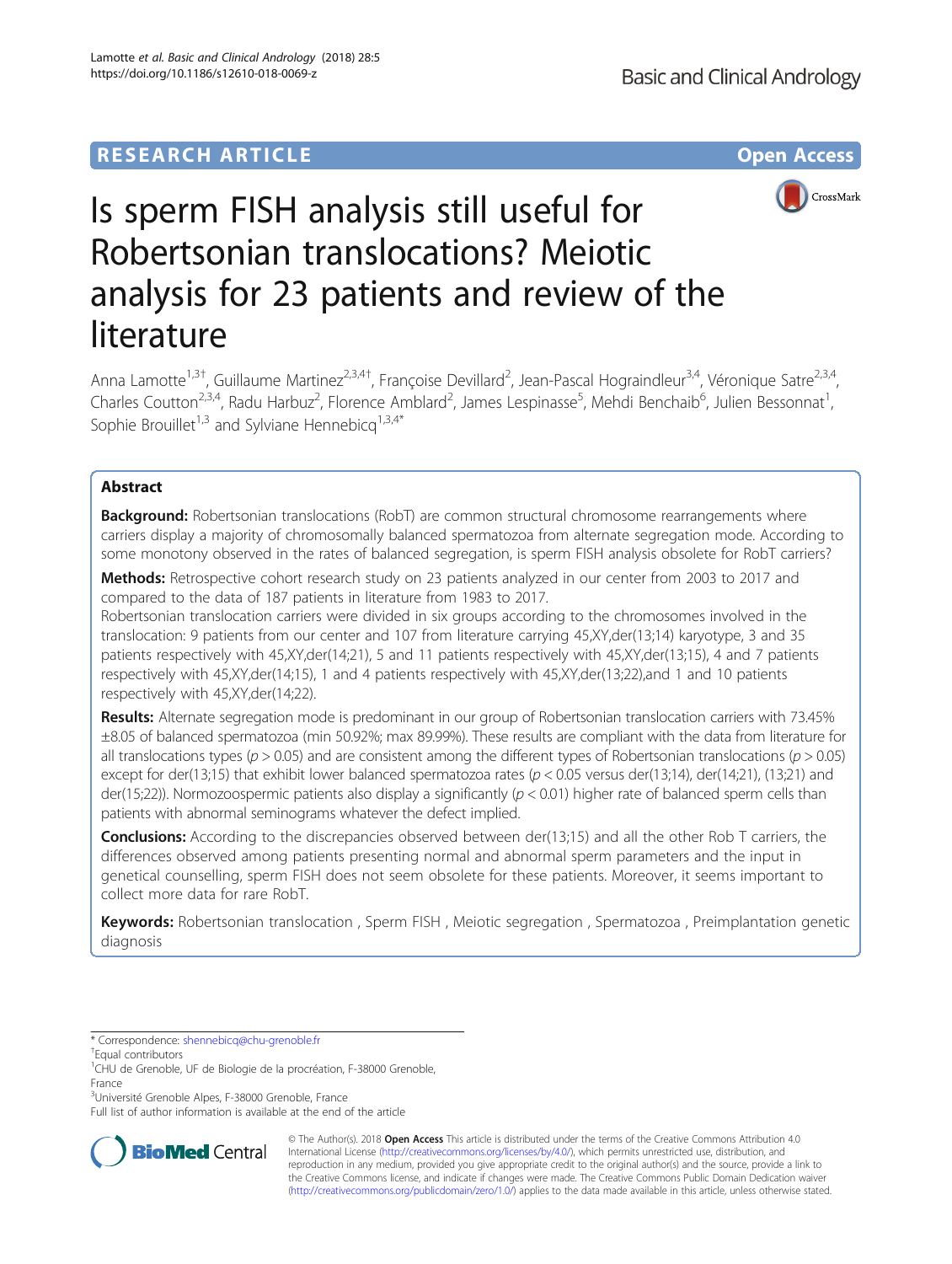## Résumé

Contexte: Le mode de ségrégation chromosomique le plus fréquemment observé chez les patients porteurs de translocation robertsonienne est. un mode équilibré. Les données semblent varier peu selon la translocation analysée. La relative constance des résultats dans le cas de ces translocations robertsoniennes rend elle inutile ces analyses chromosomiques pour ces patients?

Patients et méthodes: Nous avons analysé de façon rétrospective les données spermatiques et de ségrégation méiotique de 23 patients porteurs de translocation robertsonienne, de 2003 à 2017 et comparé les résultats observés à ceux décrits dans la littérature pour 187 patients.

Résultats: Le mode de ségrégation alterne est. prépondérant dans notre série de patients avec 73.45% ±8.05 de spermatozoïdes équilibrés (min 50.92%; max 89.99%). Ces résultats sont en accord avec les données de la littérature, toutes translocations confondues et selon le type de translocation ( $p > 0.05$ ) sauf pour la translocation der(13;15) où ces taux sont significativement plus faibles ( $p < 0.05$  vs der(13;14), der(14;21), (13;21) et der(15;22)). Nous observons également des taux de spermatozoïdes équilibrés significativement plus élevés chez les patients à spermogramme normal ( $p < 0.01$ ).

**Conclusions:** Les différences observées dans les taux d'aneuploïdies entre les translocations der(13;15) et les autres translocations robertsoniennes et entre les porteurs de translocation à spermogramme normal ou altéré, et l'utilité de ces données dans le conseil génétique conduisent à poursuivre l'analyse systématique de la ségrégation méiotique pour les patients porteurs de translocations robertsoniennes et ceci particulièrement pour les translocations rares.

Mots-clés: Translocation robertsonienne, hybridation in situ, ségrégation méiotique, spermatozoïde, diagnostic génétique préimplantatoire

## Background

Robertsonian translocation (RobT) is a frequent structural chromosomal aberration with an incidence of 1.23 per thousand births [\[1](#page-9-0)]. Carriers present a karyotype with 45 chromosomes resulting from centromeric fusion of two acrocentric chromosomes (13; 14; 15; 21 or 22). Most common Robertsonian translocations are der (13; 14) and der(14;21) with a frequency of 73% and 10% respectively [[2\]](#page-9-0). Unbalanced segregation of these chromosomes through meiosis can result in recurrent pregnancy loss if the unbalanced chromosomal content is not viable, or birth of a child with severe malformations and mental retardation in case of viability. The prevalence of RobT carriers in recurrent pregnancy loss and infertile male population are at least ten times higher (respectively 1.1% and 3% versus 0,1%) than in general population  $[2-5]$  $[2-5]$  $[2-5]$  $[2-5]$ . Knowing the rates of balanced and unbalanced segregation including the different types of unbalanced modes is thus of great importance in genetic counselling for these couples. Moreover, male carriers can present oligoasthenoteratozoospermia leading to procreation issues.

During meiosis, pairing and segregation is possible through formation of a trivalent during prophase I (Fig. [1](#page-2-0)). Alternate segregation results in two balanced gametes containing either normal chromosomes A and B or the derivate der(A;B). FISH analysis does not allow differentiating these, neither in sperm, nor

in the embryos. The karyotype of the conceptus is then either normal or presents the same translocation as the parent, possibly leading to abnormality in the child's offspring at adulthood. The adjacent segregation modes lead either to sperm nullosomy or sperm disomy. In case of nullosomy, the conceptus presents a monosomy which is not viable, while in case of a sperm disomy, the conceptus presents a trisomy, which can be viable (from several hours to several years or more in trisomy 21). The 3:0 mode of segregation leads to sperm double nullosomy or disomy, leading to unviable monosomic or trisomic conceptus. Detailed analysis of the sperm chromosomal content can thus help genetical counselling through a quantification of (i) the chances of a viable pregnancy (balanced content of sperm and conceptus) and the risk of (ii) recurrent pregnancy loss (unviable monosomy or trisomy) or (iii) possibly viable trisomy. The risk of unbalanced conceptus highlights the importance of chromosomal meiotic segregation analysis. Preimplantation genetic diagnosis (PGD) for RobT carriers reduces the risk of pregnancy loss or multiple congenital anomalies and intellectual disability (MCA-ID) through selection and transfer of normal/balanced embryos.

The first analyses of meiotic segregation variants were done by heterospecific oocyte fertilization followed by sperm karyotyping. This technique was long and fastidious. It only allowed the analysis of a few number of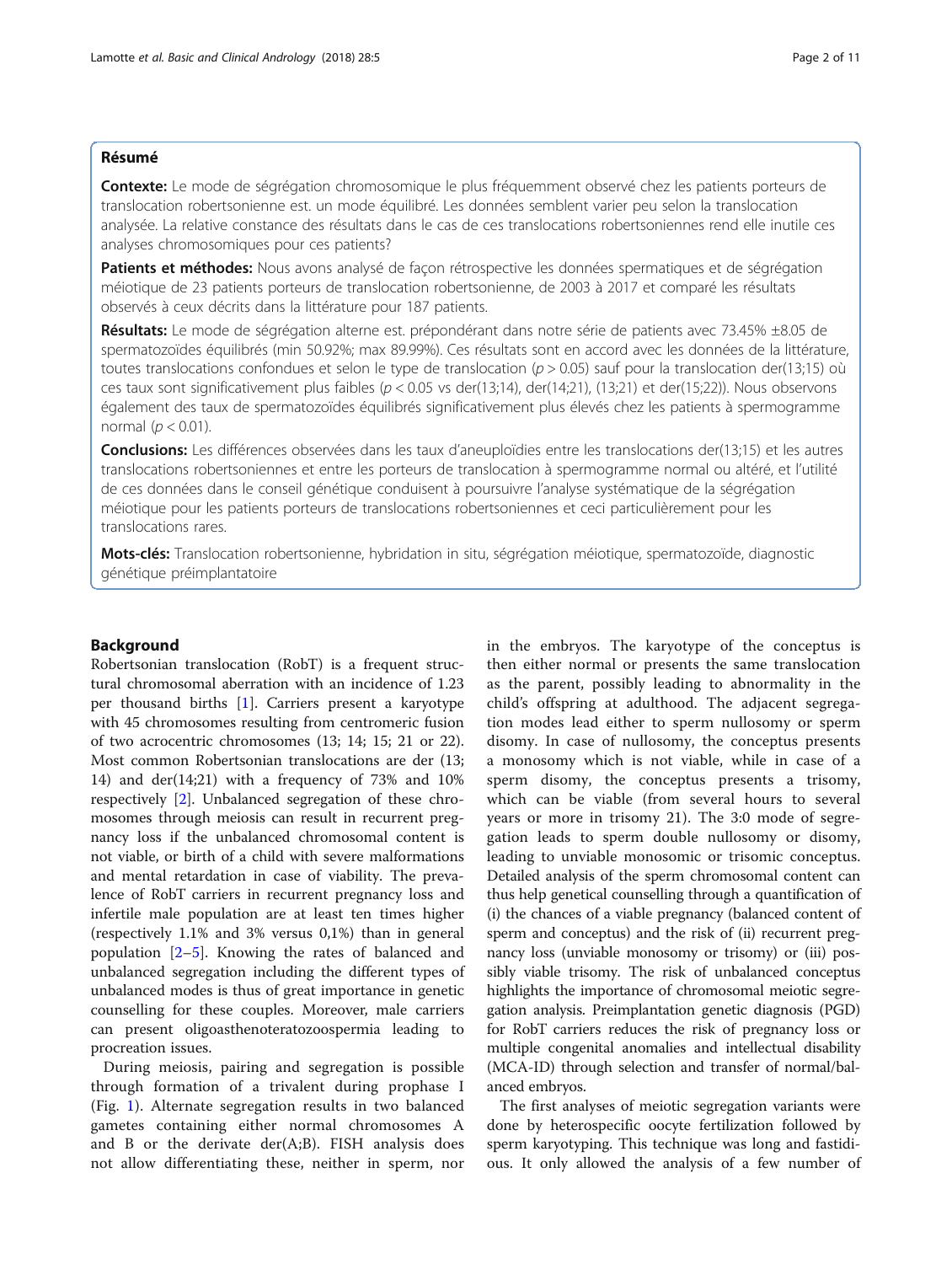<span id="page-2-0"></span>

sperm, moreover restricted to the fertile ones. One advantage of this technique was to distinguish between normal and balanced sperm. Development of fluorescence in-situ hybridization (FISH) technique has simplified the analysis of sperm chromosomal content and has enabled to collect numerous data on meiotic segregation and balanced and unbalanced rearrangements. This technique combined to automated slides scanning allows the analysis of a large number of sperm cells and is for several years used in routine practice.

The primary objective of this study was to assess the variability of meiotic segregation in sperm of RobT carriers. We thus, analyzed 23 new carriers and literature data of 187 patients. We also looked for factors influencing meiotic segregation rates.

## Methods

## Patients

Twenty three male patients aged 26 to 40 years, carrying a RobT, were included in this retrospective cohort study. They consulted for fertility issues in the genetic and procreation department of university hospital of Grenoble between january 2003 and april 2017, except for three of them who were referred by three other french centers (service de génétique, CHU de Reims; service de génétique, CH de Chambéry; centre d'AMP, HFME, CHU de Lyon, France).

Karyotype performed on blood cells was 45,XY,der(13; 14)(q10;q10) in 9 patients, 45,XY,der(13;15)(q10;q10) in

5 patients, 45,XY,der(14;15)(q10;q10) in 4 patients, 45,XY,der(14;21)(q10;q10) in 3 patients, 45,XY,der(13;22)  $(q10;q10)$  in one patient and  $45, XY, der(14;22)(q10;q10)$ in one patient.

Sperm FISH analyses performed between 2004 and 2006, as a research project, were submitted to a signed inform consent of all the patients with approval of the study by the ethic committee of the University Hospital of Grenoble. Since 2006, the analysis was achieved as a routine test, ruled by a signed informed genetic consent for all patients. The sperm preparation and sperm FISH techniques remained identical over the entire period of study.

## Sperm preparation

Semen samples were collected in a sterile container after masturbation. Liquefaction was obtained after 30 min at 37 °C. Sperm concentration, motility and morphology were determined according to WHO criteria (World Health Organization, 1999 for the analyses done until 2009 and WHO, 2010 for the analyses performed later on) [\[6](#page-9-0)].

## Sperm FISH technique

Samples were washed twice with 5 ml of phosphatebuffered saline (PBS) 1X and fixed in a methanol/acetic acid (3:1, v/v) solution. Cells were spread on Superfrost© (Kindler, Freidburg Germany) slides and air dried at room temperature. Sperm head decondensation was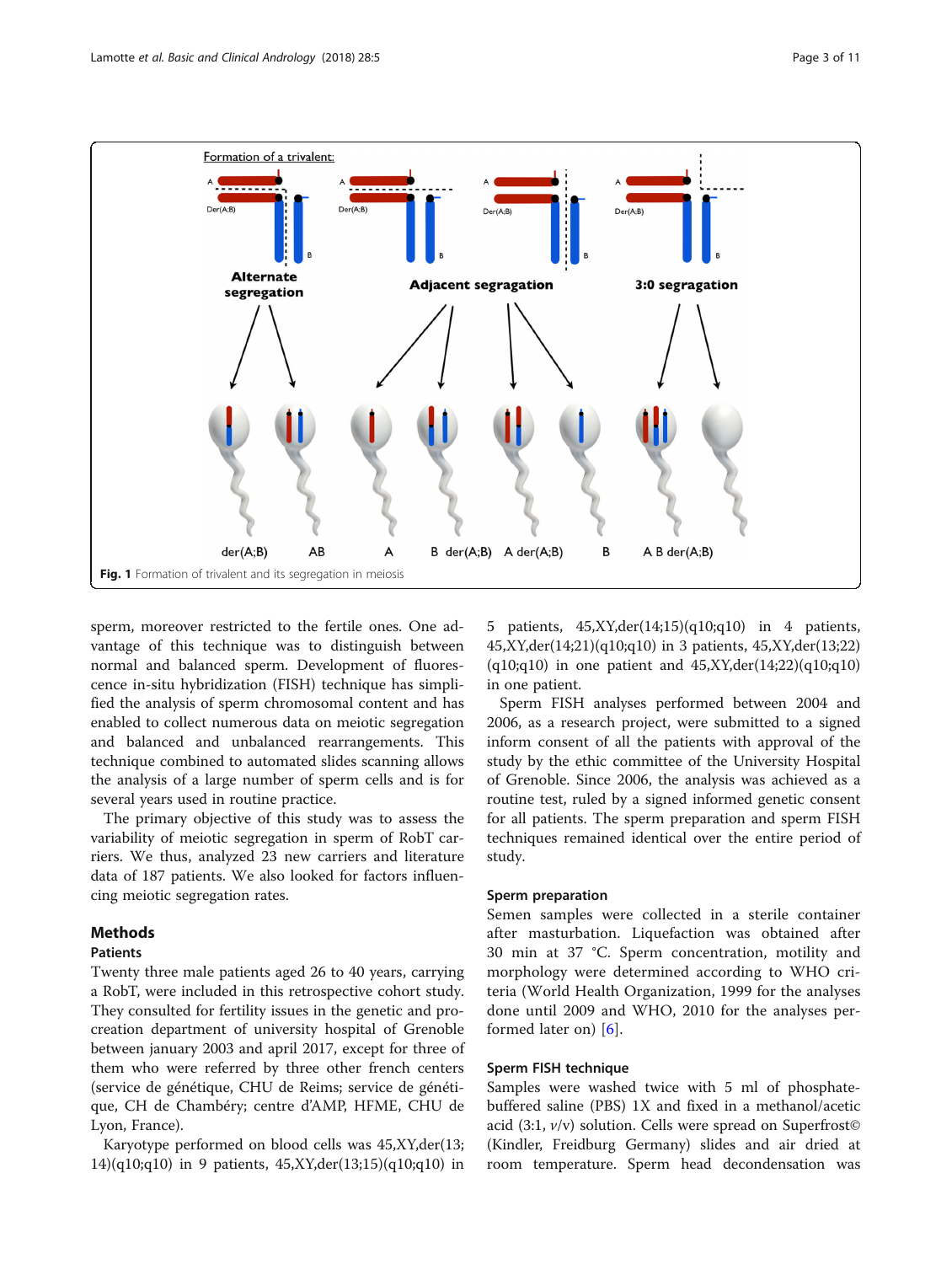performed in NaOH 1 M solution, followed by two washes in 2X standard saline citrate (SSC) and dehydration in a 70, 90% and pure ethanol solution. Samples were then hybridized overnight with probes of interest for dual-color FISH, depending on the chromosomes involved (Table 1). The scoring of the fluorescent signals was performed by two independent investigators, using an epifluorescence microscope (Nikon Eclipse 80i or Leica DM 5000B) with adapted filter DAPI, FITC, Orange or triple-band. Manual spot count was performed following strict criteria [[7\]](#page-9-0). Automated FISH results were obtained with Metafer Slide Scanning System and Meta-Cyte software (Metasystems<sup>®</sup>, Germany), as reported previously [[8\]](#page-9-0), with over one thousand cells analyzed when preparation allowed it.

## Literature analysis

Literature analysis was mainly performed on PUBMED. Searching was performed using the following MESH terms: Robertsonian translocation/sperm FISH/meiotic segregation. A total of 171 publications were found. Among them, 44 publications [[9](#page-9-0)–[52](#page-10-0)] about meiotic segregation of sperm from Robertsonian translocation carriers were found between 1983 and 2017 (Table [2\)](#page-4-0).

## Data analyzed

Variables analyzed were: sperm concentration (10<sup>6</sup>/ml), motility (%), morphology (%) and meiotic segregation rates of different variants (%).

## Statistical analysis

Data were treated with R software (version number 2. 14.1). A probability value of less than 0.05 was considered to be statistically significant.

## Results

## Semen parameters

As summarized in Tables [3,](#page-5-0) [4](#page-6-0) patients were normozoospermic, 6 were oligoasthenozoospermic, 6 were

| Table 1 Probes used in FISH analysis |  |  |
|--------------------------------------|--|--|
|--------------------------------------|--|--|

oligoasthenoteratozoospermic (OAT), 3 were oligoteratozoospermic, 2 were asthenozoospermic, and 2 were oligozoospermic.

## Sperm FISH analysis

The number of analyzed sperm ranged from 91 to 1950 for each patient, with a total of 18,261 spermatozoa. Segregation results are illustrated in Fig. [2](#page-7-0) and detailed in Table [4](#page-6-0) with insight in each mode: alternate, adjacent and 3:0. Our results confirmed a majority of balanced spermatozoa for all patients with a mean  $\pm$  SE of 73.45  $\pm$ 8.05% for all RobT (min 50.92; max 89.99). The rate of unbalanced spermatozoa resulting from adjacent mode of segregation represented  $25.25 \pm 7.63\%$  (min 10.01%; max 49.08%). The 3:0 segregation mode represented 1. 29 ± 1.50% (min 0%; max 8.06%). Mean disomy rates vary from 2.94% to  $6.51\%$  (min = 0.21%, max = 13.85%) when comparing all the translocations, while mean nullosomy rates vary from  $2.34\%$  to  $12.36\%$  (min = 0.00%; max = 16.97%). For each chromosome, mean disomy rate is always lower than mean nullosomy rate.

## Analysis of the segregation data available in the literature

Bibliographic references about sperm FISH analysis of Robertsonian translocation carriers are presented in Table [2.](#page-4-0) Forty four articles have been published from 1983 to 2017 dealing with meiotic segregation in sperm with thirty nine for the same RobT as in our study. It overall summarized the FISH analysis of 210 patients.

Our segregation rates were compliant with the data from literature for all translocation types (our study versus literature): der(13;14) 73.43 ± 7% versus 83.29 ± 8. 72%, der(13;15) 69.91 ± 12.62% versus 79.73 ± 6.73%, der(14;15) 76.80 ± 7.96% versus 84.51 ± 5.58%, der(14;21) 74.35 ± 18.9% versus  $83.45 \pm 8.3$ % ( $p > 0.05$ , t-test). Statistics were not available for  $der(13;22)$  and  $(14;22)$  as we only added one patient.

Altogether, balanced segregation rates were consistent among the different types of RobT  $(p > 0.05, t-test)$ 

| Patient                  | <b>Translocation</b> | Probes                                                                        |
|--------------------------|----------------------|-------------------------------------------------------------------------------|
| P1 to P9                 | der(13;14)(q10;q10)  | LSI® 13q14 SG (Vysis®, ABBOTT) & TelVysion 14q SO (Vysis®, ABBOTT)            |
| P10 to P14               | der(13;15)(q10;q10)  | LSI® 13q14 SG (Vysis®, ABBOTT) & TelVysion 15q SO (Vysis®, ABBOTT)            |
| <sup>a</sup> P10 and P11 | der(13;15)(q10;q10)  | 13q32.1 orange (BlueGnome) & CEP 15 SA (Vysis®, ABBOTT)                       |
| P <sub>15</sub>          | der(13;22)(q10;q10)  | 13q32.1 orange (BlueGnome) & LSI® 22 (BCR) SG (Vysis®, ABBOTT)                |
| P16 and P17              | der(14;15)(q10;q10)  | TelVysion 14q SO (Vysis®, ABBOTT) & CEP 15 SA (Vysis®, ABBOTT)                |
| ap16                     | der(14;15)(q10;q10)  | Subtelomere 14q green (Cytocell Aquarius) & CEP 15 SA (Vysis®, ABBOTT)        |
| P18 and P19              | der(14;15)(q10;q10)  | TelVysion 14q SO (Vysis®, ABBOTT) & CEP 15 SA (Vysis®, ABBOTT)                |
| P20 to P22               | der(14;21)(q10;q10)  | TelVysion 14q SO (Vysis®, ABBOTT) & Subtelomere 21q green (Cytocell Aquarius) |
| P23                      | der(14;22)(q10;q10)  | Subtelomere 14q green (Cytocell Aquarius) & Tel22q SO (Amplitech)             |

<sup>a</sup>patients for whom a second analysis was performed because of insufficient initial count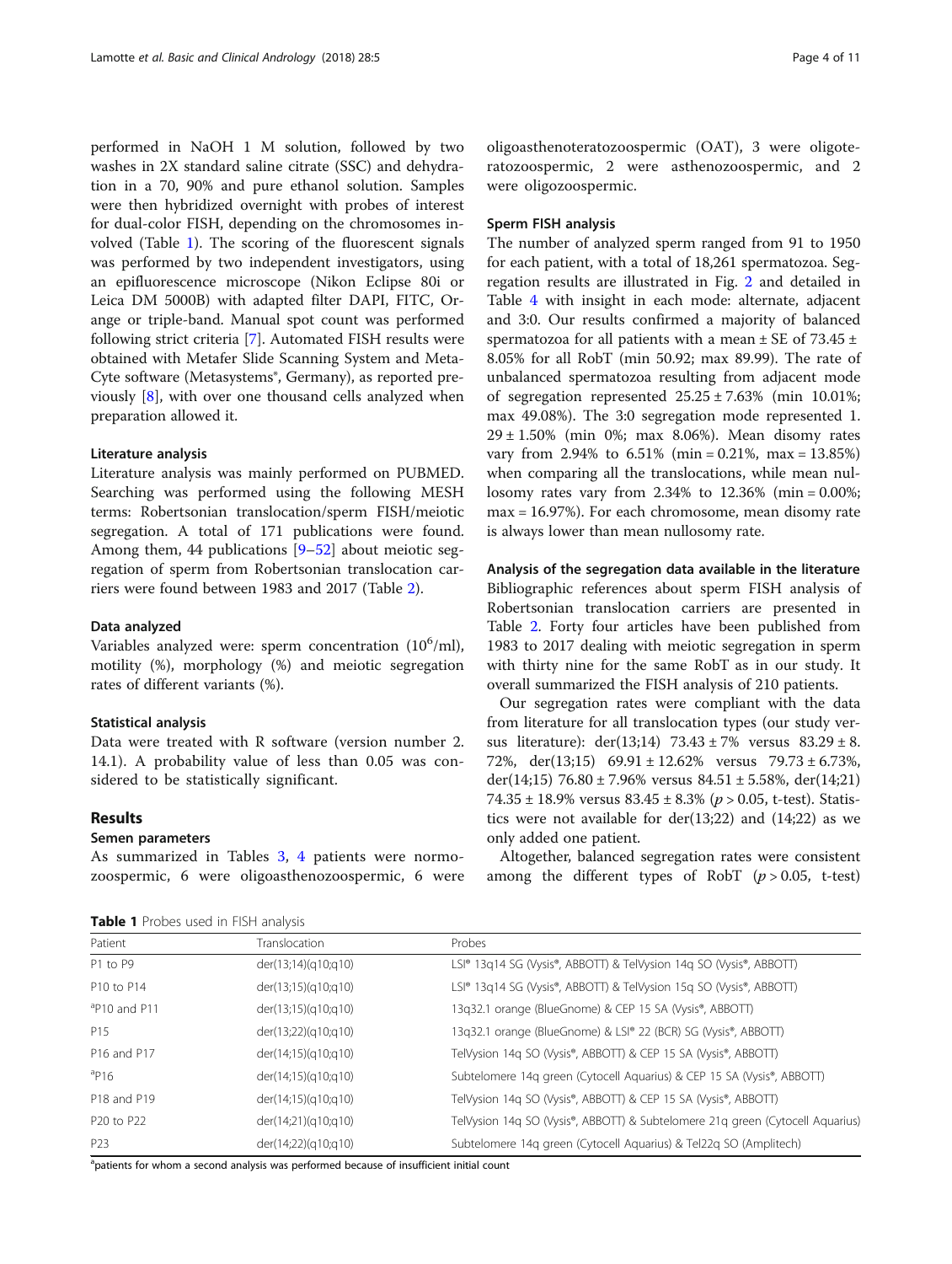|                                    | 13;14          | 14;21                    | 13;15          | 14;15          | 14;22        | 13;21        | 13;22          | 21;22 | 15;22        | 15;21 |
|------------------------------------|----------------|--------------------------|----------------|----------------|--------------|--------------|----------------|-------|--------------|-------|
| Wang et al. 2017                   | 6              | 3                        |                | $\mathbf{1}$   |              |              | $\mathbf{1}$   | 1     |              |       |
| Song et al. 2016                   |                |                          |                | $\mathbf{1}$   |              |              |                |       |              |       |
| Godo et al. 2015                   | $10$           |                          |                |                |              |              | $\mathbf{1}$   |       |              |       |
| Sobotka et al. 2015                |                |                          |                |                | $\mathbf{1}$ |              |                |       |              |       |
| Xu et al. 2014                     |                |                          |                | $\mathbf{1}$   |              |              |                |       |              |       |
| Perrin et al. 2013                 | $\mathbf{1}$   | $\mathbf{1}$             | 1              |                |              |              |                |       |              |       |
| Pylyp et al. 2013                  | 5              | 3                        |                |                |              | $\mathbf{1}$ |                |       |              |       |
| Rouen et al. 2013                  | 1              | $\overline{\phantom{a}}$ |                |                |              |              |                |       |              |       |
| Rouen et al. 2013                  | 7              | $\mathbf{1}$             | 1              |                |              |              |                |       |              |       |
| Vozdova et al. 2013                | 11             | $\mathbf{1}$             |                |                |              |              |                |       | $\mathbf{1}$ |       |
| Bernicot et al 2012                |                |                          |                |                |              | $\mathbf{1}$ |                |       | $\mathbf{1}$ |       |
| Cassuto et al. 2011                | $\mathbf{1}$   | $\mathbf{1}$             |                |                |              |              |                |       |              |       |
| Ferfouri et al. 2011               | 16             | 8                        | 1              |                | 3            |              |                |       |              |       |
| Mahjoub et al. 2011                | 5              |                          |                |                |              |              |                |       |              |       |
| Anton et al. 2010                  |                | 3                        |                |                |              |              | $\mathbf{1}$   |       |              |       |
| Brugnon et al. 2010                | $\mathbf{1}$   | $\mathbf{1}$             | -1             |                | $\sqrt{2}$   |              |                |       |              |       |
| Perrin et al. 2010                 | 3              |                          |                |                |              |              |                |       |              |       |
| Perrin et al. 2009                 | 3              | $\mathbf{1}$             |                |                |              |              |                |       |              |       |
| Nishikawa et al. 2008              | 1              | $\overline{2}$           |                |                |              | 1            |                |       |              |       |
| Chen et al. 2007                   | 4              |                          |                |                | $\mathbf{1}$ | $\mathbf{1}$ |                |       |              |       |
| Kekesi et al 2007                  | 1              |                          |                |                |              |              |                |       |              |       |
| Brugnon et al. 2006                | 3              |                          | 1              |                |              |              |                |       |              |       |
| Hatakeyama et al 2006              |                |                          |                |                |              | $\mathbf{1}$ |                |       |              |       |
| Moradkhani et al 2006              |                |                          | $\overline{2}$ | $\overline{2}$ |              |              |                |       |              |       |
| Moradkhani et al 2006              |                |                          |                |                | 3            |              |                |       |              |       |
| Ogur et al 2006                    | $\overline{7}$ | $\overline{2}$           | $\overline{c}$ | $\sqrt{2}$     |              |              |                | 1     |              |       |
| Tang et al 2006                    |                | $\mathbf{1}$             |                |                |              |              |                |       |              |       |
| Anahory 2005                       |                |                          |                |                |              |              | $\overline{1}$ |       |              |       |
| Rives et al 2005                   |                |                          | 1              |                |              |              |                |       |              |       |
| Roux et al 2005                    | 3              |                          |                |                |              |              |                |       |              |       |
| Anton et al 2004                   | $\overline{7}$ |                          |                |                |              |              |                |       |              |       |
| Frydman et al 2001                 | 3              | 3                        |                |                |              |              |                |       |              |       |
| Morel et al 2001                   | 3              |                          |                |                |              |              |                |       |              |       |
| Escudero et al 2000                | $\overline{2}$ |                          |                |                |              |              |                |       |              |       |
| Honda et al 2000                   |                | $\mathbf{1}$             |                |                |              |              |                |       |              |       |
| <sup>a</sup> Ogawa et al. 2000     | 1              |                          |                |                |              |              |                |       |              |       |
| Mennicke et al. 1997               |                |                          |                |                |              |              |                | 1     |              |       |
| Rousseaux et al 1995               |                | $\overline{1}$           |                |                |              |              |                |       |              |       |
| <sup>a</sup> Martin et al 1992     |                |                          |                |                |              |              |                |       | $\mathbf{1}$ |       |
| <sup>a</sup> Syme et al 1992       |                |                          |                |                |              |              |                | 1     |              |       |
| <sup>a</sup> Pellestor et al. 1990 |                |                          | 1              |                |              |              |                |       |              |       |
| <sup>a</sup> Martin et al. 1988    | $\mathbf{1}$   |                          |                |                |              |              |                |       |              |       |
| <sup>a</sup> Pellestor et al. 1987 | $\mathbf{1}$   |                          |                |                |              |              |                |       |              |       |
| <sup>a</sup> Balkan et al. 1983    |                | $\mathbf{1}$             |                |                |              |              |                |       |              |       |

<span id="page-4-0"></span>Table 2 Robertsonian translocation carriers with meiotic segregation analysis in literature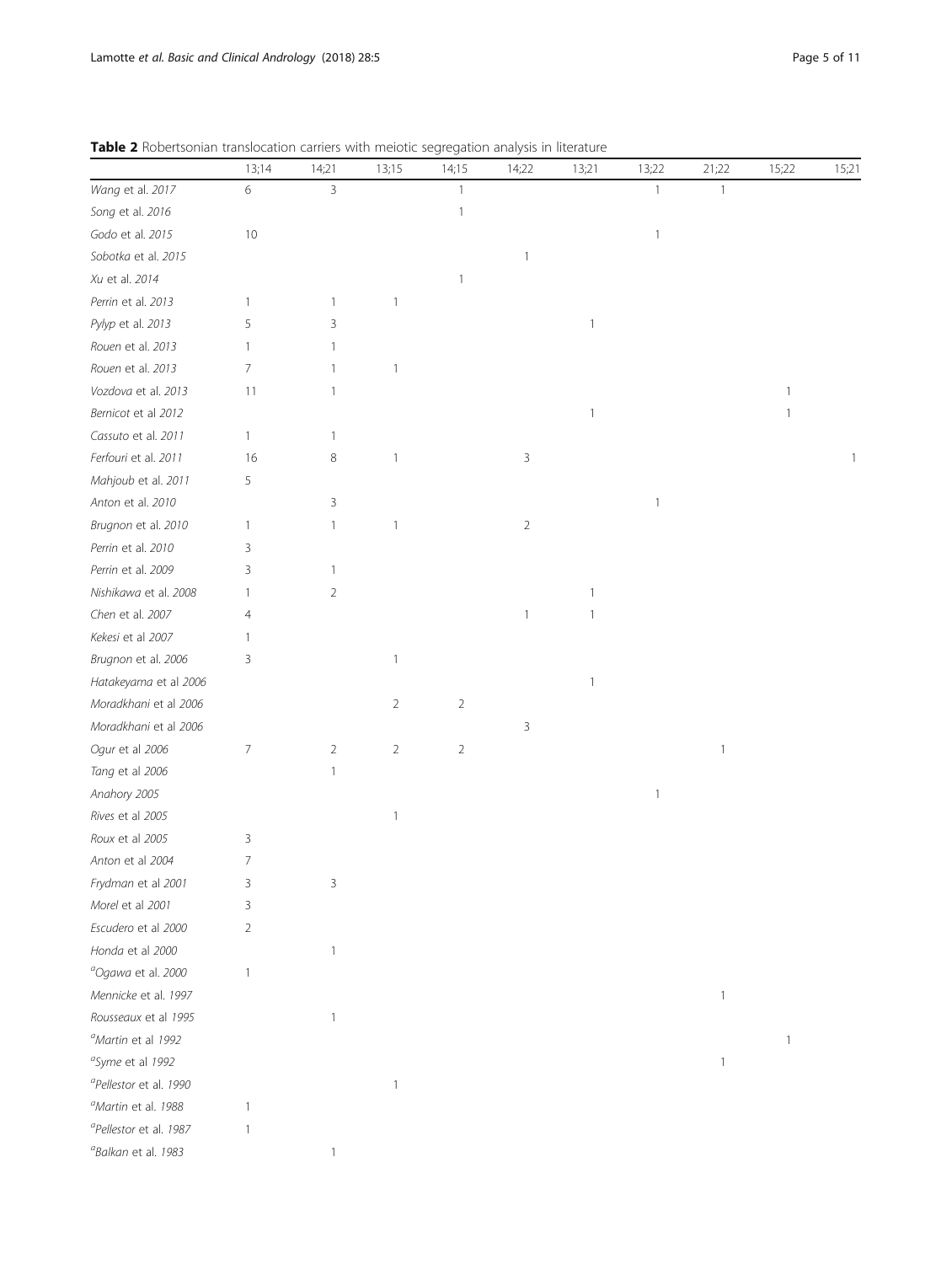|            | 13:14 | 14;21          | 13;15       | 14;15                  | 14:22               | 13;21         | 13;22               | 21:22    | 15;22         | 15;21   |
|------------|-------|----------------|-------------|------------------------|---------------------|---------------|---------------------|----------|---------------|---------|
| Literature | 107   | 35             | 11          | $7\overline{)}$        | 10                  | $\mathcal{P}$ | 4                   | 4        | 3.            |         |
| Our study  |       | $\overline{3}$ | $5^{\circ}$ | $4 \quad \blacksquare$ | $\sim$ 1 and $\sim$ |               | $0 \qquad \qquad 1$ | $\Omega$ | U             | $\circ$ |
| Total      | 116   | 38             | 16          | $11 - 11$              | $-11$               |               | $5 \quad 5$         | 4        | $\mathcal{R}$ |         |
| % total    | 55,24 | 18,10          | 7,62        | 5,24                   | 5,24                | 2,38          | 2,38                | 1,90     | 1,43          | 0,48    |

<span id="page-5-0"></span>Table 2 Robertsonian translocation carriers with meiotic segregation analysis in literature (Continued)

<sup>a</sup>Studies using sperm karyotyping after heterospecific fertilization

except for der(13;15) that exhibited lower balanced spermatozoa rates (Fig. [3](#page-7-0)). Der(13;15) segregation rates were statistically different ( $p < 0.05$ , t-test) from those from the two most common Robertsonian translocation der(13;14) and der(14;21), and two less common der(13; 21) and der(15;22).

Correlation between segregation data and semen analysis From the 187 selected carriers of literature, sperm analysis data were available for 159, and added to our 23 patients. Among all, 33 were normozoospermic (18.13%) and 149 exhibited abnormal seminogram (81.87%). Oligozoospermia was found in 133 patients (73.08%), asthenozoospermia in 109 (59.89%) and teratozoospermia in 119 (65.38%). Twenty three patients had a single anomaly (12.64%), 46 two anomalies (25.27) and 83 displayed OAT (45.60%).

As shown in Fig. [4](#page-8-0), normozoospermic patients display a significantly  $(p < 0.01$ , t-test) higher rate of balanced sperm cells (85%) than patients with seminogram anomalies (81.3%), whatever the number or the type of anomalies involved ( $p > 0.05$ , t-test).

## Discussion

Thanks to the twenty-three new patients of this study, literature reaches more than two hundred

Table 3 Robertsonian translocation carriers age, karyotype and semen parameters

| Patient         | Age | Karyotype                       | Semen parameters         | Seminogram   |                       |                              |
|-----------------|-----|---------------------------------|--------------------------|--------------|-----------------------|------------------------------|
|                 |     |                                 | Concentration (x10^6/ml) | Motility (%) | (%) Normal morphology |                              |
| P1              | 36  | 45, XY, der(13; 14) (q10; q10)  | 4,5                      | 20           | 4                     | Oligoasthenozoospermia       |
| P <sub>2</sub>  | 26  | 45, XY, der(13; 14) (q10; q10)  | 0,6                      | 36           | 3                     | Oligoasthenoteratozoospermia |
| P <sub>3</sub>  | 34  | 45, XY, der(13; 14) (q10; q10)  | 0,48                     | 17           | 3                     | Oligoasthenoteratozoospermia |
| P <sub>4</sub>  | 38  | 45, XY, der (13; 14) (q10; q10) | 28                       | 40           | 9                     | Normozoospermia              |
| P <sub>5</sub>  | 29  | 45, XY, der(13; 14) (q10; q10)  | 22,3                     | 50           | 16                    | Normozoospermia              |
| P6              | 33  | 45, XY, der(13; 14) (q10; q10)  | 2,2                      | 20           | $\overline{2}$        | Oligoasthenoteratozoospermia |
| P7              | 38  | 45, XY, der(13; 14) (q10; q10)  | 25                       | 5            | 2                     | Oligoasthenoteratozoospermia |
| P <sub>8</sub>  | 36  | 45, XY, der(13; 14) (q10; q10)  | 2                        | 30           | 4                     | Oligoasthenozoospermia       |
| P <sub>9</sub>  | 32  | 45, XY, der(13; 14) (q10; q10)  | 0.007                    | 17           | $\mathbb O$           | Oligoasthenoteratozoospermia |
| P10             | 32  | 45, XY, der(13; 15) (q10; q10)  | 13                       | 34           | 8                     | Oligoasthenozoospermia       |
| P11             | 27  | 45, XY, der(13; 15) (q10; q10)  | 23                       | 60           | 4                     | Normozoospermia              |
| P12             | 28  | 45, XY, der(13; 15) (q10; q10)  | 0,9                      | 48           | 13                    | Oligozoospermia              |
| P13             | 35  | 45, XY, der(13; 15) (q10; q10)  | 0,02                     | 13           | $\overline{2}$        | Oligoasthenoteratozoospermia |
| P14             | 27  | 45, XY, der (13; 15) (q10; q10) | 5                        | 45           | $\mathbf 0$           | Oligoteratozoospermia        |
| P15             | 35  | 45, XY, der (13; 22) (q10; q10) | 7,3                      | 45           | 3                     | Oligoteratozoospermia        |
| P <sub>16</sub> | 38  | 45, XY, der(14; 15) (q10; q10)  | 27                       | 30           | 39                    | Asthenozoospermia            |
| P17             | 33  | 45, XY, der(14; 15) (q10; q10)  | 35                       | 30           | 21                    | Asthenozoospermia            |
| P18             | 31  | 45, XY, der(14; 15) (q10; q10)  | 2,2                      | 30           | 59                    | Oligoasthenozoospermia       |
| P19             | 30  | 45, XY, der(14; 15) (q10; q10)  | 5                        | 35           | 15                    | Oligoasthenozoospermia       |
| P20             | 40  | 45, XY, der(14; 21) (q10; q10)  | 42                       | 45           | 17                    | Normozoospermia              |
| P21             | 36  | 45, XY, der(14; 21) (q10; q10)  | 2,7                      | 40           | 11                    | Oligozoospermia              |
| P22             | 27  | 45, XY, der(14; 21) (q10; q10)  | 0,4                      | 16           | 5                     | Oligoasthenozoospermia       |
| P23             | 39  | 45, XY, der (14; 22) (q10; q10) | 8                        | 45           | 2                     | Oligoteratozoospermia        |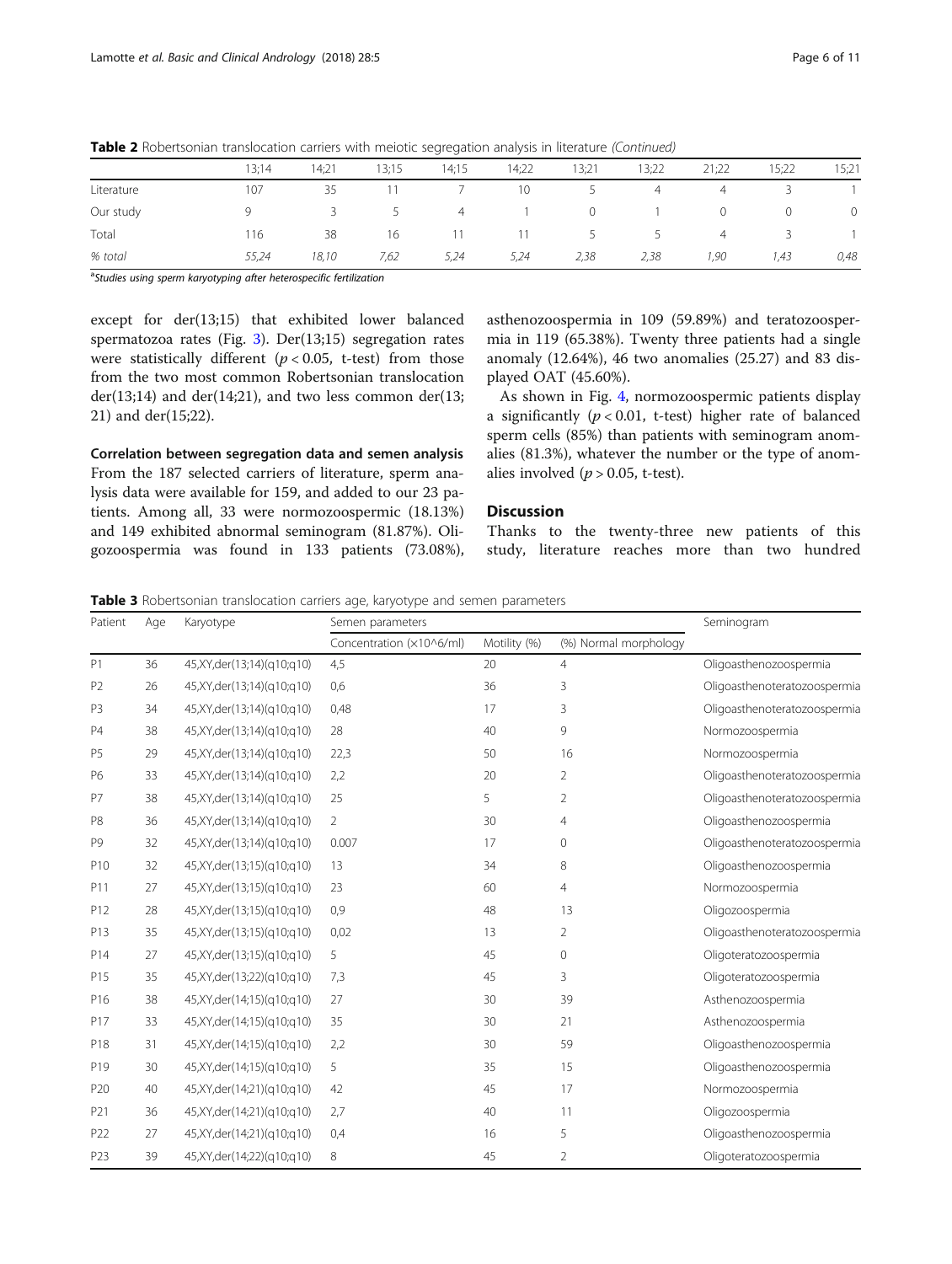| Patient        | % Alt    | % Adjacent |              |           |              | % 3:0 | % unbalanced |
|----------------|----------|------------|--------------|-----------|--------------|-------|--------------|
| der(13;14)     |          |            |              |           |              |       |              |
|                | balanced | disomy 13  | nullisomy 13 | disomy 14 | nullisomy 14 | 3:0   | unbalanced   |
| P1             | 72.76    | 6.34       | 8.21         | 2.99      | 6.72         | 2.99  | 27.24        |
| P <sub>2</sub> | 71.69    | 4.57       | 6.39         | 7.31      | 10.05        | 0.00  | 28.31        |
| P3             | 64.94    | 4.60       | 15.52        | 8.62      | 5.75         | 0.57  | 35.06        |
| P4             | 84.86    | 2.83       | 4.66         | 3.16      | 4.49         | 0.00  | 15.14        |
| P5             | 85.95    | 2.42       | 5.82         | 2.75      | 3.07         | 0.00  | 14.05        |
| P6             | 75.39    | 6.84       | 6.29         | 5.74      | 5.52         | 0.22  | 24.61        |
| P7             | 78.52    | 7.21       | 6.38         | 3.52      | 4.36         | 0.00  | 21.48        |
| P8             | 66.08    | 4.59       | 3.81         | 9.97      | 12.12        | 3.42  | 33.92        |
| P9             | 60.69    | 13.08      | 3.15         | 7.75      | 7.27         | 8.06  | 39.31        |
| Mean           | 73.43    | 5.83       | 6.69         | 5.76      | 6.59         | 1.70  | 26.57        |
| der(13;15)     |          |            |              |           |              |       |              |
|                | balanced | disomy 13  | nullisomy 13 | disomy 15 | nullisomy 15 | 3:0   | unbalanced   |
| P10            | 66.80    | 6.40       | 7.60         | 8.80      | 10.40        | 0.00  | 33.20        |
| P11            | 68.94    | 4.61       | 7.01         | 4.81      | 14.63        | 0.00  | 31.06        |
| P12            | 81.32    | 1.10       | 6.59         | 3.30      | 6.59         | 1.10  | 18.68        |
| P13            | 50.92    | 9.17       | 12.84        | 10.09     | 16.97        | 0.00  | 49.08        |
| P14            | 81.57    | 3.66       | 2.66         | 3.97      | 3.76         | 4.39  | 18.43        |
| $Mean \pm SD$  | 69.91    | 4.99       | 7.34         | 6.19      | 10.47        | 1.10  | 30.09        |
| der(13;22)     |          |            |              |           |              |       |              |
|                | balanced | disomy 13  | nullisomy 13 | disomy 22 | nullisomy 22 | 3:0   | unbalanced   |
| P15            | 72.78    | 4.63       | 9.51         | 4.39      | 8.05         | 0.73  | 27.32        |
| der(14;15)     |          |            |              |           |              |       |              |
|                | balanced | disomy 14  | nullisomy 14 | disomy 15 | nullisomy 15 | 3:0   | unbalanced   |
| P16            | 71.80    | 7.00       | 10.60        | 3.60      | 7.00         | 0.00  | 28.20        |
| P17            | 83.90    | 0.85       | 4.24         | 0.21      | 10.81        | 0.00  | 16.10        |
| P18            | 83.26    | 2.48       | 4.75         | 1.24      | 8.26         | 0.00  | 16.74        |
| P19            | 68.26    | 5.49       | 4.51         | 7.33      | 12.56        | 1.85  | 31.74        |
| $Mean \pm SD$  | 76.80    | 3.95       | 6.03         | 3.10      | 9.66         | 0.46  | 23.20        |
| der(14;21)     |          |            |              |           |              |       |              |
|                | balanced | disomy 14  | nullisomy 14 | disomy 21 | nullisomy 21 | 3:0   | unbalanced   |
| P20            | 89.99    | 3.24       | 0.99         | 1.97      | 3.81         | 0.00  | 10.01        |
| P21            | 53.34    | 11.35      | 28.46        | 3.11      | 0.00         | 3.73  | 46.66        |
| P22            | 79.71    | 4.92       | 7.63         | 3.73      | 3.22         | 0.79  | 20.29        |
| $Mean \pm SD$  | 74.35    | 6.51       | 12.36        | 2.94      | 2.34         | 1.51  | 25.65        |
| der(14;22)     |          |            |              |           |              |       |              |
|                | balanced | disomy 14  | nullisomy 14 | disomy 22 | nullisomy 22 | 3:0   | unbalanced   |
| P23            | 76.09    | 5.07       | 5.92         | 4.21      | 6.78         | 1.93  | 23.91        |

<span id="page-6-0"></span>Table 4 Meiotic segregation of Robertsonian translocation carriers

descriptions of meiotic segregation of RobT carriers. Compiling of these data is especially important for rare RobT, like der(13;15) for which we add 5 carriers to the 11 already known  $(+45%)$ , der $(14;15)$  with 4 new patients to the 7 previously published (+ 57%)

and der(13;22) with one addition to the 4 patients already presented (+ 25%).

Our rates of balanced segregation (73.45 ± 8.05%) are compliant with the previous studies  $(p > 0.05)$  for each translocation versus data from publications listed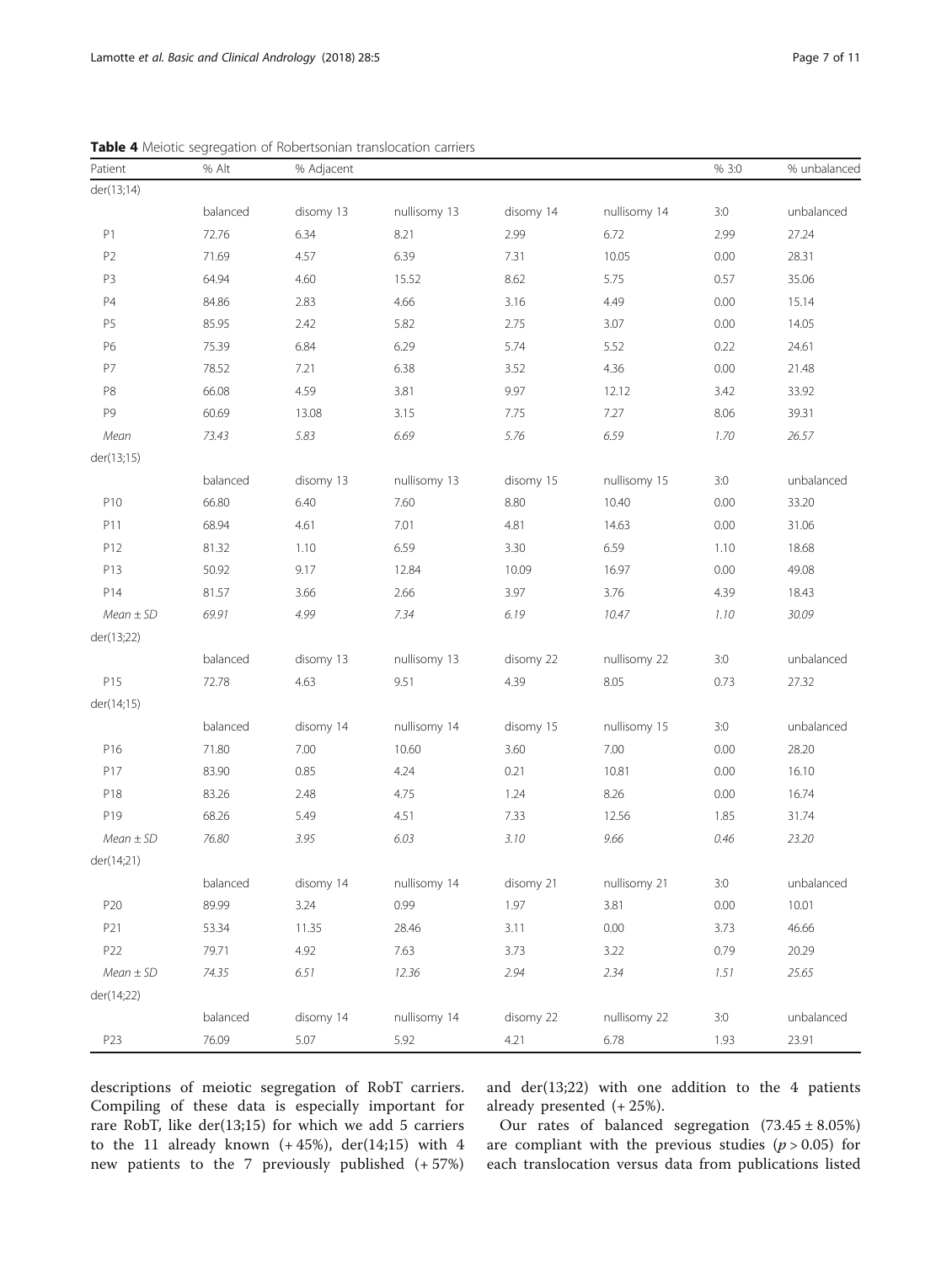<span id="page-7-0"></span>

in Table [4](#page-6-0), showing the predominance of alternate segregation for all carriers. Similar to literature (41. 7%), most of our patients (39.1%) exhibit balanced segregation rates between 75 and 85%. Patients with rates under 65% or over 90% only represent a small proportion of global population both in our study (17.4%) and in literature (16.6%).

It is commonly assumed that rearranged chromosomes of RobT carriers have similar meiotic behavior, regardless of the chromosomes involved ([[34](#page-10-0)], data from 41 carriers). This hypothesis is strongly supported by the similarity of

balanced gamete rates among the different RobT carriers. We demonstrate that all RobT segregation rates are similar to each other  $(p > 0.05)$ , except for der(13;15) whose rates are significantly lower ( $p < 0.05$ ) than der(13;14) and der(14;21), the two most frequent translocations, and der $(13;21)$  and der $(15;22)$ . The limited size of the cohorts of the other translocations probably explains the lack of significance in segregation rates ( $p = 0.13$  vs der(14;15)  $n = 11$ ;  $p = 0.17$  vs der(14;22)  $n = 11$ ;  $p = 0.46$  vs  $der(13;22)$   $n = 5$ ). No clue has been found so far to explain the difference between der(13;15) segregation rate and the

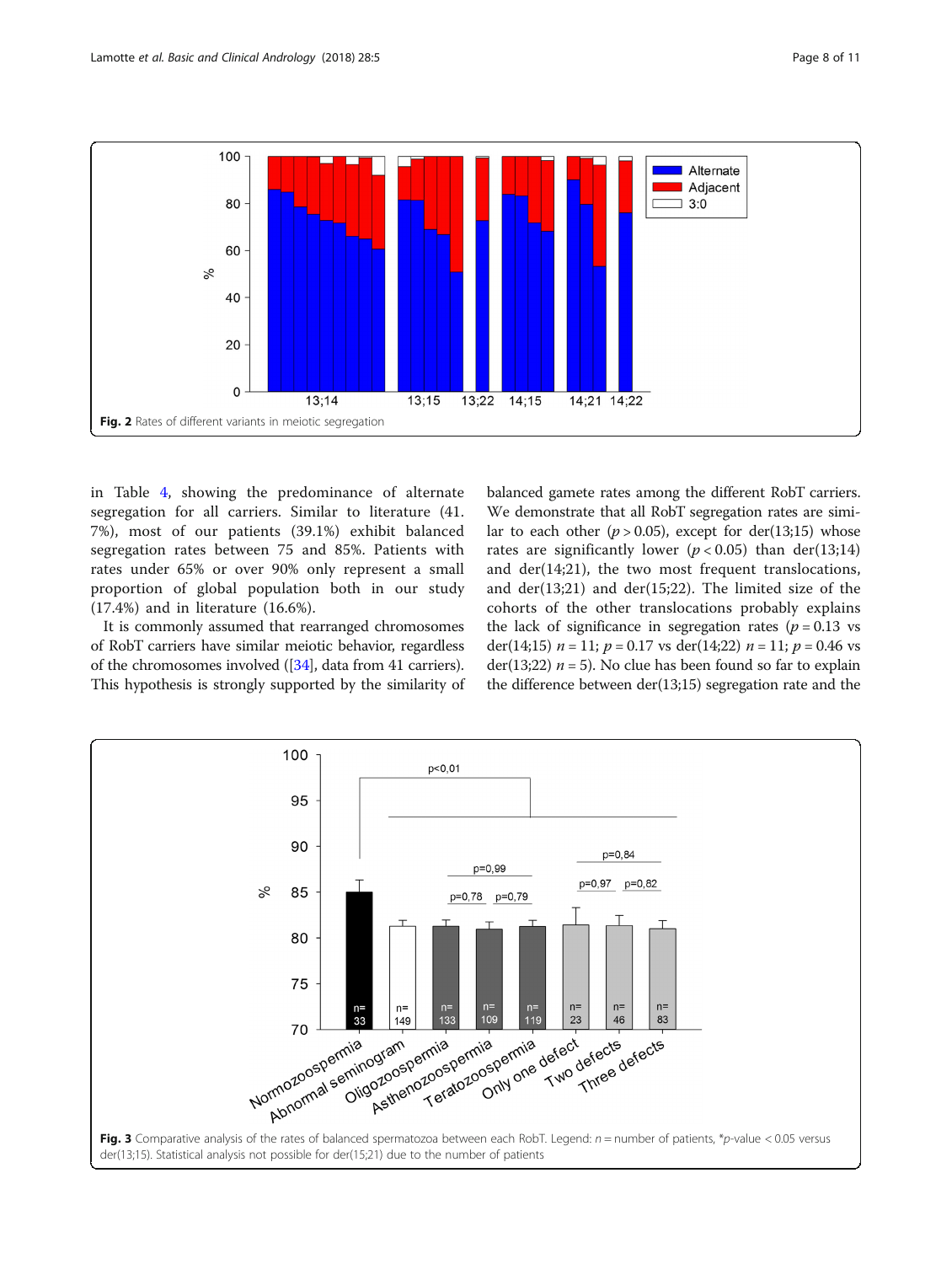<span id="page-8-0"></span>

other RobT. It could be due either to the structure of the chromosomes involved in the translocation, or to the spermatogenesis itself. We also clearly show that mean disomy rates are lower than mean nullosomy rates, whatever the chromosome analyzed and that the discrepancies observed among the rates for patients carrying the same translocation are important. When giving genetical counselling to the patients and thinking about preimplantation diagnosis, oocyte fertilization by a nullosomic sperm leads to miscarriage, while oocyte fertilization by a disomic sperm can lead to the birth of a child with MCA-ID. The choice of preimplantation diagnosis may thus be all the more considered as the risk of MCA-ID child is high.

What about spermatogenesis for these patients and the possible links between germ cell production and meiotic segregation? Abnormal semen parameters were found in 82.6% (19 for 23) of our RobT carriers which support the fact that semen parameters of RobT carriers are significantly lower than those of men with normal karyotype [\[53](#page-10-0)]. Altered semen parameters have previously been correlated with aneuploidy in RobT carriers [[18\]](#page-9-0) and suggested implication in malsegregation rates [\[21](#page-9-0)]. Here we confirm that normozoospermic men have higher rates of balanced spermatozoa than men with semen anomalies, whatever the anomaly implied. The proportion of RobT carriers with abnormal seminogram was not different among the translocations analyzed in our cohort (unpublished data) and particularly not between der(13;14) and der(13;15)  $(p = 0.58,$  Fischer's exact test). The discrepancies between der(13;15) and the other translocations cannot be explained this way.

It seems also interesting to question if the sperm preparation methods used in assisted reproductive

techniques can improve the rates of balanced sperm used in these techniques. Several procedures have been developed to improve the detection or exclusion of sperm with quantitative or qualitative nuclear anomalies (translocation or DNA fragmentation) with partial results [[54\]](#page-10-0). Among them, no morphological discrimination was sufficiently accurate to identify chromosomal imbalances or DNA defects [\[55](#page-10-0), [56](#page-10-0)], but the use of a simple discontinuous gradient centrifugation could lead to a 30% decrease of unbalanced sperm in chromosomal structural rearrangement carriers  $[16]$  $[16]$ . Recent work by Rouen et al  $[57]$  $[57]$  suggests that the hypo-osmotic swelling test (HOST) could allow a more efficient selection of balanced sperm in translocation carriers. HOST has already shown some efficacy in normal sperm selection in patients with testicular biopsy and very low sperm count and/or little or no motility, but the efficiency of this procedure has yet to be confirmed under ICSI standard conditions.

Beyond basic cytogenetic research, these data are useful to bring better reproductive and genetic counseling when couples are engaged in PGD. Studies involving PGD for RobT carriers confirmed alternate segregation predominance  $[58-61]$  $[58-61]$  $[58-61]$  $[58-61]$ . We consider that sperm FISH is a useful tool to help the management of PGD attempts.

## Conclusion

According to the discrepancies observed between  $der(13;15)$  and all the other Rob T carriers, the differences observed among patients presenting normal and abnormal sperm parameters and the input in genetical counselling, sperm FISH does not seem obsolete for these patients. Moreover, it seems important to collect more data for rare RobT.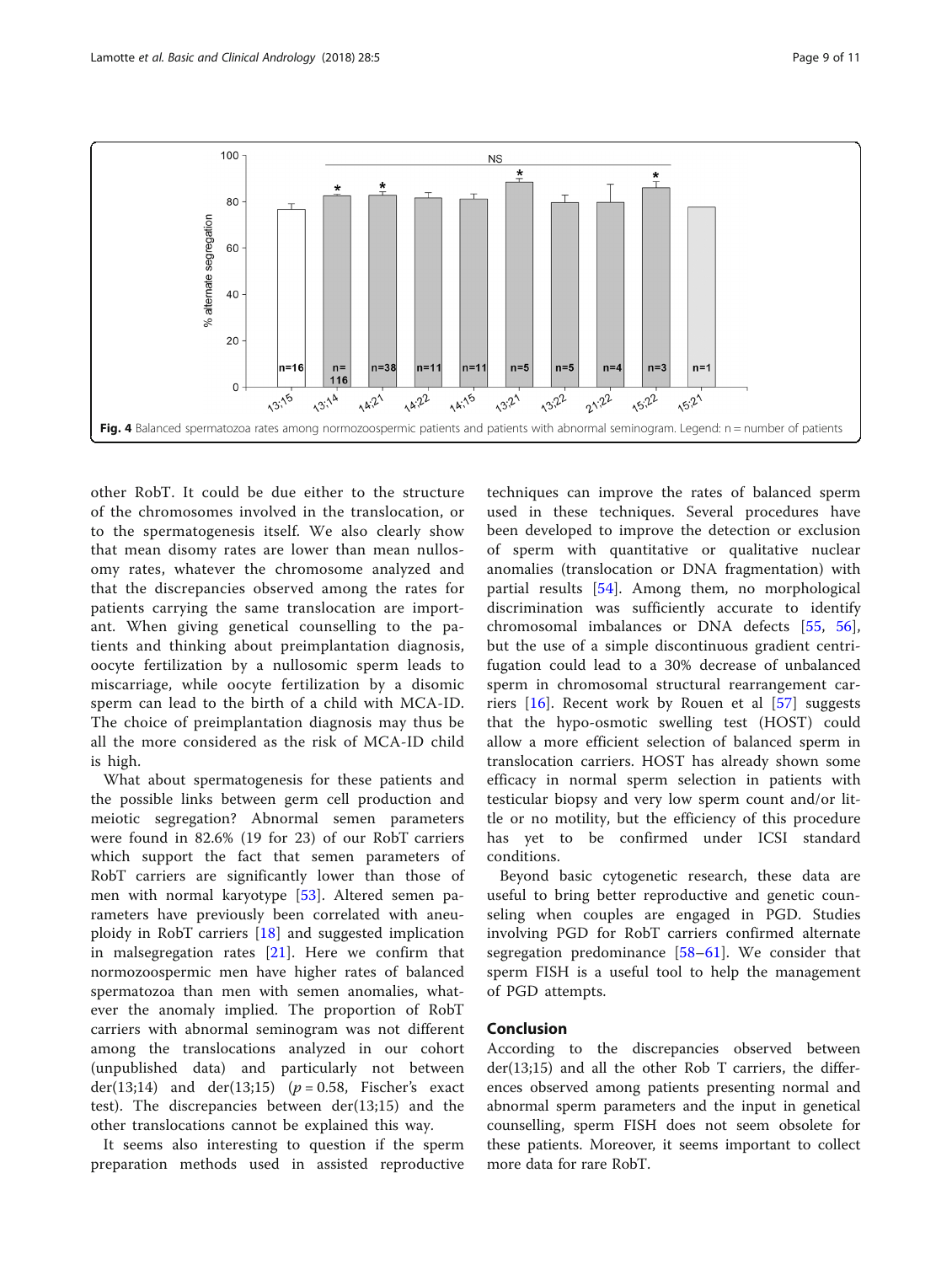## <span id="page-9-0"></span>Abbreviations

FISH: Fluorescence In-Situ Hybridization; HOST: Hypo-Osmotic Swelling Test; MCA-ID: Multiple Congenital Anomalies and Intellectual Disability; OAT: OligoAsthenoTeratozoospermia; PGD: Preimplantation Genetic Diagnosis; RobT: Robertsonian translocation; SSC: Saline-Sodium-Citrate buffer; WHO: World Health Organization

## Acknowledgements

Not applicable

#### Funding

This work started with a grant from the Délégation de la Recherche Clinique CHU Grenoble, 2004.

## Availability of data and materials

All data generated or analysed during this study are included in this published article (and its supplementary information files).

#### Authors' contributions

AL, GM, FD and SH analyzed the data and wrote the manuscript. AL, GM and FD performed sperm FISH experiments. AL, GM and JPH performed the literature analysis and statistical analysis. VS, CC, FA, RH, JB, JL, MB and SB included patients and/or provided clinical samples and data. SH designed the study, had full access to all of the data in the study and takes responsibility for the integrity of the data and its accuracy. All authors contributed to the report. All authors read and approved the final manuscript.

#### Ethics approval and consent to participate

All patients signed inform consent and study was approved by the ethic committee of the University Hospital of Grenoble.

#### Consent for publication

Not applicable

#### Competing interests

The authors declare that they have no competing interests.

## Publisher's Note

Springer Nature remains neutral with regard to jurisdictional claims in published maps and institutional affiliations.

#### Author details

<sup>1</sup>CHU de Grenoble, UF de Biologie de la procréation, F-38000 Grenoble, France. <sup>2</sup>CHU de Grenoble, UF de Génétique Chromosomique, F-38000 Grenoble, France. <sup>3</sup>Université Grenoble Alpes, F-38000 Grenoble, France.<br><sup>4</sup>Toam 'Gonatics Enigenetics and Therapies of Infortility', Institute for <sup>4</sup>Team 'Genetics Epigenetics and Therapies of Infertility', Institute for Advanced Biosciences INSERM U1209, CNRS UMR5309, F-38000 Grenoble, France. <sup>5</sup>Service de génétique CH de Chambéry, Chambery F-38000, France.<br><sup>6</sup>Contre d'AMP, HEME, CHU de Lyon, Lyon E 69000, France. <sup>6</sup>Centre d'AMP, HFME, CHU de Lyon, Lyon F-69000, France.

## Received: 6 December 2017 Accepted: 8 March 2018 Published online: 07 May 2018

#### References

- 1. Nielsen J, Wohlert M. Chromosome abnormalities found among 34,910 newborn children: results from a 13-year incidence study in Arhus, Denmark. Hum Genet. 1991;87:81–3.
- 2. Therman E, Susman B, Denniston C. The nonrandom participation of human acrocentric chromosomes in Robertsonian translocations. Ann Hum Genet. 1989;53:49–65.
- 3. Fryns JP, van Buggenhout G. Structural chromosome rearrangements in couples with recurrent fetal wastage. Eur J Obstet Gynecol Reprod Biol. 1998;81:171–6.
- 4. Escudero T, Abdelhadi I, Sandalinas M, Munne S. Predictive value of sperm fluorescence in situ hybridization analysis on the outcome of preimplantation genetic diagnosis for translocations. Fertil Steril. 2003; 79(Suppl3):1528–34.
- 5. Mau-Holzmann UA. Somatic chromosomal abnormalities in infertile men and women. Cytogenet Genome Res. 2005;111:317–36.
- 6. World Health Organization. WHO Laboratory manual for the examination of human semen and sperm-cervical mucus interaction. 4th ed. Cambridge: Cambridge University Press; 1999.
- 7. Molina O, Sarrate Z, Vidal F, Blanco J. FISH on sperm: spot-counting to stop counting? Not yet. Fertil Steril. 2009;92:1474–80.
- 8. Martinez G, Le Mitouard M, Borye R, Esquerré C, Satre V, Bujan L, et al. FISH and tips: a large scale analysis of automated versus manual scoring for sperm aneuploidy detection. Basic And Clinical Andrology. 2013;23:13.
- 9. Wang B, Nie B, Tang D, Li R, Liu X, Song J, et al. Analysis of meiotic segregation patterns and interchromosomal effects in sperm from 13 robertsonian translocations. BJMG. 2017;20:43–50.
- 10. Song J, Li X, Sun L, Xu S, Liu N, Yao Y, et al. A family with Robertsonian translocation: a potential mechanism of speciation in humans. Mol Cytogenet. 2016;9(48)
- 11. Godo A, Blanco J, Vidal F, Sandalinas M, Garcia-Guixe E, Anton E. Altered segregation pattern and numerical chromosome abnormalities interrelate in spermatozoa from Robertsonian translocation carriers. Reprod BioMed Online. 2015;31:79–88.
- 12. Sobotka V, Vozdova M, Heracek J, Rubes J. A rare Robertsonian translocation rob(14;22) carrier with azoospermia, meiotic defects, and testicular sperm aneuploidy. Syst Biol Reprod Med. 2015;61:245–50.
- 13. Xu S, Tang D, Fang K, Xia Y, Song J, Wang W, et al. Analysis of meiotic segregation patterns and interchromosomal effects in sperm from a Robertsonian translocation family. Biomed Res. 2014;25:233–9.
- 14. Perrin A, Nguyen MH, Bujan L, Vialard F, Amice V, Gueganic N, et al. DNA fragmentation is higher in spermatozoa with chromosomally unbalanced content in men with a structural chromosomal rearrangement. Andrology. 2013;1:632–8.
- 15. Pylyp LY, Zukin VD, Bilko NM. Chromosomal segregation in sperm of Robertsonian translocation carriers. J Assist Reprod Genet. 2013;30:1141–5.
- 16. Rouen A, Balet R, Dorna M, Hyon C, Pollet-Villard X, Chantot-Bastaraud S, et al. Discontinuous gradient centrifugation (DGC) decreases the proportion of chromosomally unbalanced spermatozoa in chromosomal rearrangement carriers. Hum Reprod. 2013;28:2003–9.
- 17. Rouen A, Pyram K, Pollet-Villard X, Hyon C, Dorna M, Marques S, et al. Simultaneous cell by cell study of both DNA fragmentation and chromosomal segregation in spermatozoa from chromosomal rearrangement carriers. J Assist Reprod Genet. 2013;30:383–90.
- 18. Vozdova M, Oracova E, Kasikova K, Prinosilova P, Rybar R, Horinova V, et al. Balanced chromosomal translocations in men: relationships among semen parameters, chromatin integrity, sperm meiotic segregation and aneuploidy. J Assist Reprod Genet. 2013;30:391–405.
- 19. Bernicot I, Schneider A, Mace A, Hamamah S, Hedon B, Pellestor F, et al. Analysis using fish of sperm and embryos from two carriers of rare rob(13; 21) and rob(15;22) robertsonian translocation undergoing PGD. Eur J Med Genet. 2012;55:245–51.
- 20. Cassuto NG, Le Foll N, Chantot-Bastaraud S, Balet R, Bouret D, Rouen A, et al. Sperm fluorescence in situ hybridization study in nine men carrying a Robertsonian or a reciprocal translocation: relationship between segregation modes and high-magnification sperm morphology examination. Fertil Steril. 2011;96:826–32.
- 21. Ferfouri F, Selva J, Boitrelle F, Gomes DM, Torre A, Albert M, et al. The chromosomal risk in sperm from heterozygous Robertsonian translocation carriers is related to the sperm count and the translocation type. Fertil Steril. 2011;96:1337–43.
- 22. Mahjoub M, Mehdi M, Brahem S, Elghezal H, Ibala S, Saad A. Chromosomal segregation in spermatozoa of five Robertsonian translocation carriers t(13; 14). J Assist Reprod Genet. 2011;28:607–13.
- 23. Anton E, Blanco J, Vidal F. Meiotic behavior of three D;G Robertsonian translocations: segregation and interchromosomal effect. J Hum Genet. 2010;55:541–5.
- 24. Brugnon F, Janny L, Communal Y, Darcha C, Szczepaniak C, Pellestor F, et al. Apoptosis and meiotic segregation in ejaculated sperm from Robertsonian translocation carrier patients. Hum Reprod. 2010;25:1631–42.
- 25. Perrin A, Morel F, Douet-Guilbert N, Le Bris MJ, Amice J, Amice V, et al. A study of meiotic segregation of chromosomes in spermatozoa of translocation carriers using fluorescent in situ hybridisation. Andrologia. 2010;42:27–34.
- 26. Perrin A, Caer E, Oliver-Bonet M, Navarro J, Benet J, Amice V, et al. DNA fragmentation and meiotic segregation in sperm of carriers of a chromosomal structural abnormality. Fertil Steril. 2009;92(2)